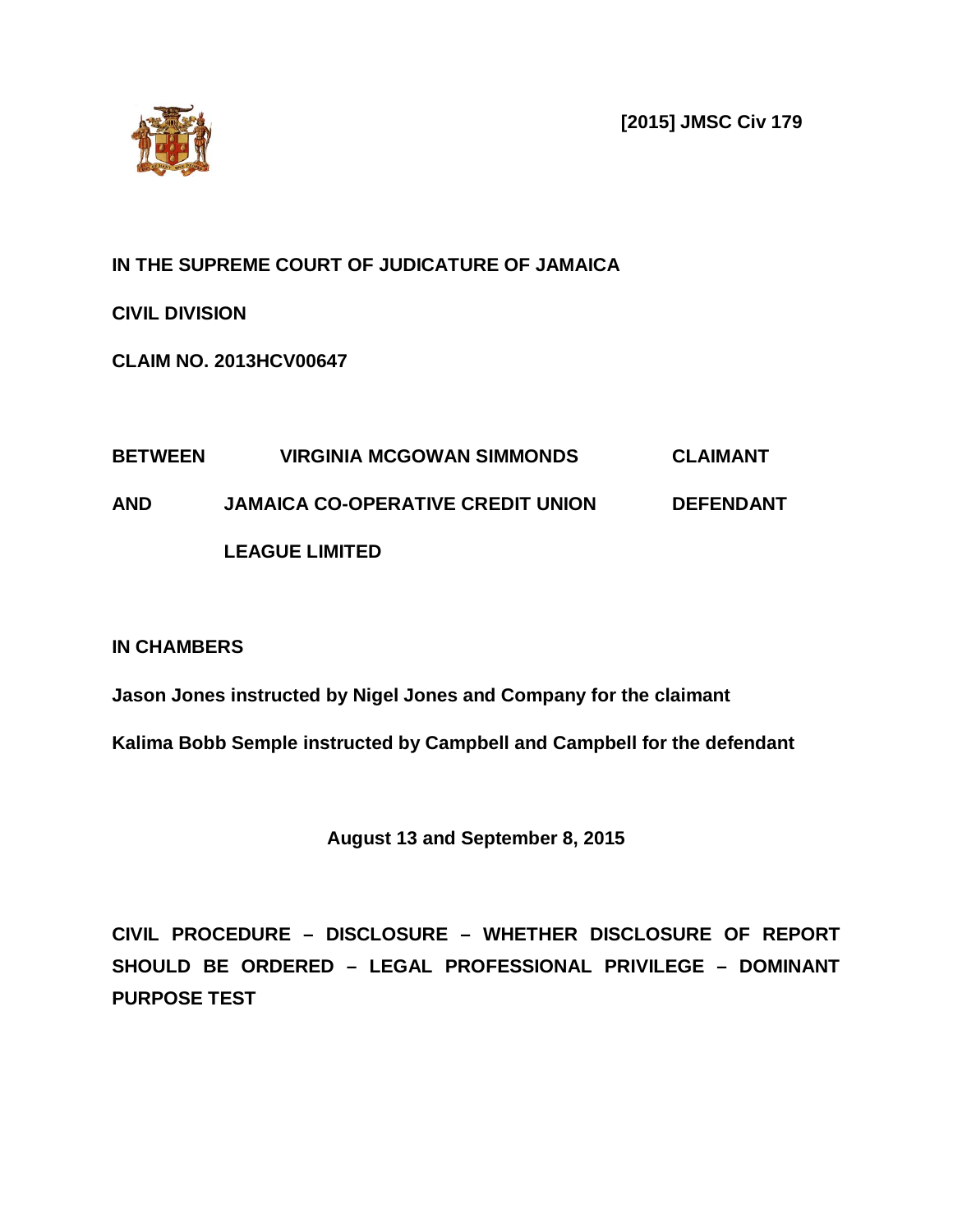## **SYKES J**

**[1]** Mrs Virginia McGowan Simmonds fell from a chair and suffered personal injury. She has brought a claim for damages. During the process of disclosure the Jamaica Cooperative Credit Union League Limited ('JCCU') filed a list of documents which revealed that an in August 2012 an investigator's report, connected to the fall, was prepared for the defendant by Vision Adjusters Limited. Mrs McGowan Simmonds has filed an application asking for specific disclosure of this report. JCCU says that the document is privileged. This court has to decide whether the report is privileged and therefore immune from disclosure.

#### **The modern law**

- **[2]** Legal professional privilege is a doctrine developed by the courts in order to facilitate free and open communication between lawyer and client. The underlying idea is that the client should be able to benefit from what this court calls the three f principle, that is, he should be able to speak freely, fully and without fear of disclosure. The client may tell the attorney the embarrassing, the disreputable and, in some instances, the absolutely revolting about his case. It is only when full information is given that the lawyer is able to give clear, accurate and sound advice. Any holding back may lead to disaster.
- **[3]** One of the consequences of legal professional privilege is that it ensures that not all information is before the court and not all relevant information is revealed to the opponent or the court thus placing the court at an information deficit which actually increases the risk of incorrect decisions being made. However, the law has decided that this is risk worth taking in order to enable persons to receive sound legal advice. The response to this risk has been to keep legal professional privilege within proper boundaries and not to extend it unnecessarily. Legal professional privilege lives side by side with another important principle which is that all relevant information should be available to the court. The joint judgment of Stephen, Mason and Murphy JJ of the High Court of Australia in **Grant v Downs** 135 CLR 674, 686 expresses it in this way: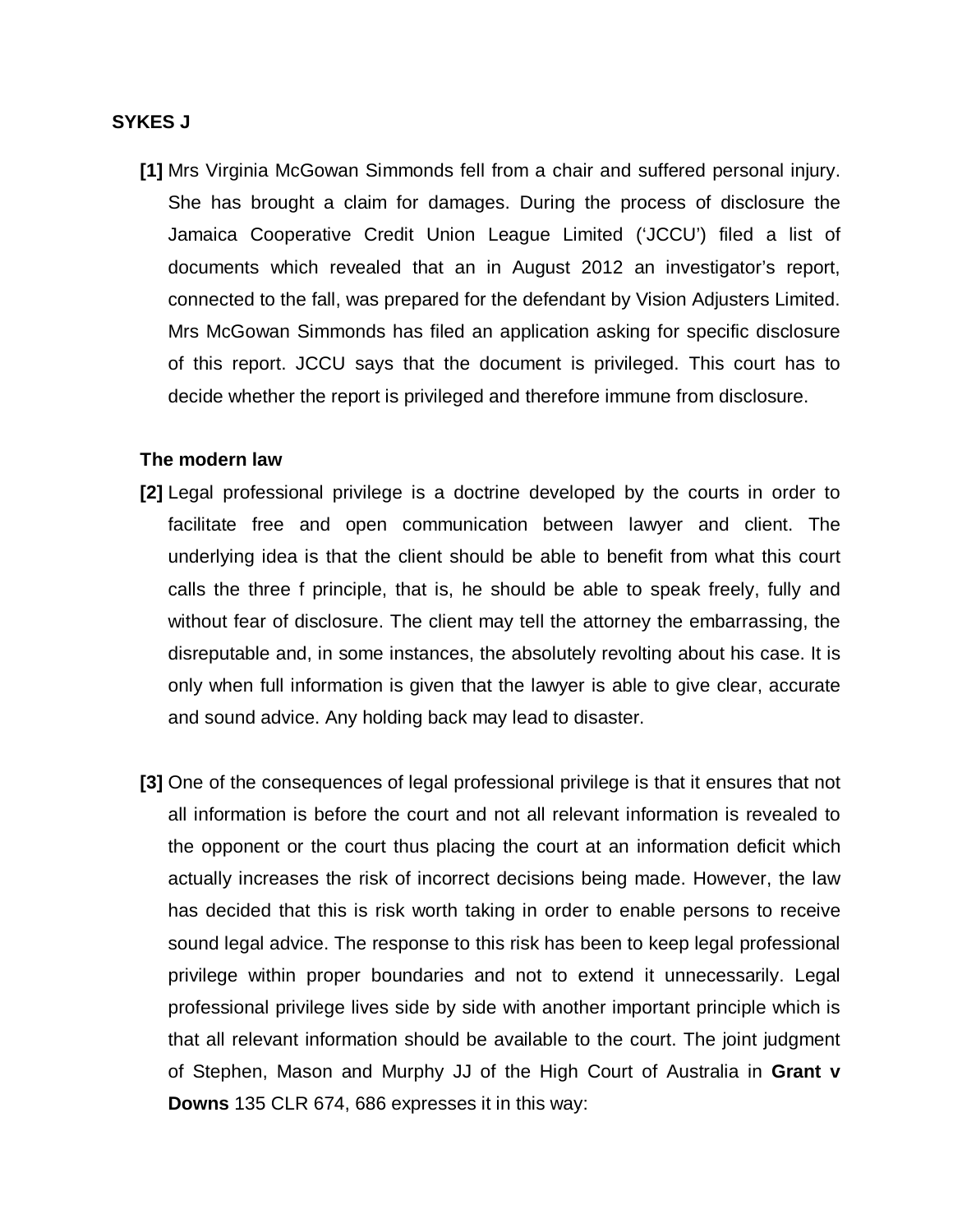The rationale of this head of privilege, according to traditional doctrine, is that it promotes the public interest because it assists and enhances the administration of justice by facilitating the representation of clients by legal advisers, the law being a complex and complicated discipline. This it does by keeping secret their communications, thereby inducing the client to retain the solicitor and seek his advice, and encouraging the client to make a full and frank disclosure of the relevant circumstances to the solicitor. The existence of the privilege reflects, to the extent to which it is accorded, the paramountcy of this public interest over a more general public interest, that which requires that in the interests of a fair trial litigation should be conducted on the footing that all relevant documentary evidence is available. As a head of privilege legal professional privilege is so firmly entrenched in the law that it is not to be exorcised by judicial decision. None the less there are powerful considerations which suggest that the privilege should be confined within strict limits.

- **[4]** This last sentence perhaps explains why the court in **Grant** adopted the sole purpose test which was later abandoned. Nonetheless the passage reflects the concern that the primary anxiety of the courts is to have access to all relevant information bearing upon the subject matter of the litigation and therefore legal professional privilege, as important as it is, should not be expanded beyond what is necessary for it to meet its purpose.
- **[5]** When it comes to reports prepared by third parties for any of the litigants the law rests has a firm principle in favour of disclosure. The test that has been developed in order to determine whether a report should be disclosed or withheld emphasises that the sole or dominant purpose for which a report is prepared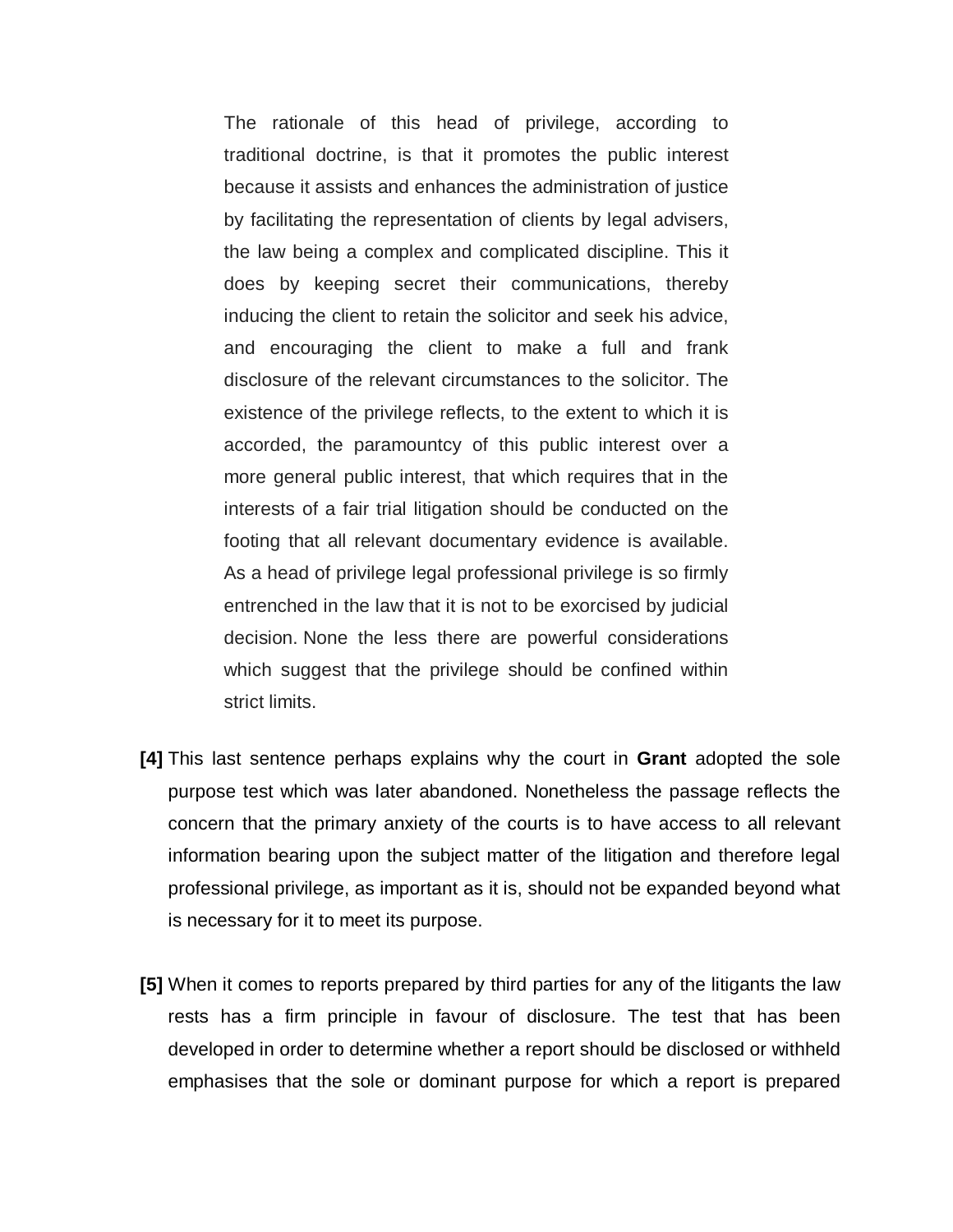should be for the purposes of litigation, actual or apprehended. If there are multiple purposes and none is dominant then the report has to be disclosed. Why? Because it would mean that there is no good reason to refuse disclosure provided that it is relevant to the case. All this was discussed in the House of Lords decision in **Waugh v British Railways Board** [1980] AC 521 which has been adopted in Jamaica as the leading case in the area under consideration. In that case a collision occurred and a report was done. The claimant, the deceased's widow, sought disclosure of a joint internal report which incorporated witness statements. This report was done as a matter of practice. When the widow sought disclosure of the report, the defendant replied that it was privileged. The affidavit in support of the claim to legal professional privilege revealed that the report was done for two purposes: (a) to find out the causes of the collision and (b) for submission to the board's lawyers so that the board can be advised on any pending litigation.

**[6]** In resolving the question of whether the report should be disclosed Lord Wilberforce noted at pages 531 – 532:

> It is clear that the due administration of justice strongly requires disclosure and production of this report: it was contemporary; it contained statements by witnesses on the spot; it would be not merely relevant evidence, but almost certainly the best evidence as to the cause of the accident. If one accepts that this important public interest can be overridden in order that the defendant may properly prepare his case, how close must the connection be between the preparation of the document and the anticipation of litigation? **On principle I would think that the purpose of preparing for litigation ought to be either the sole purpose or at least the dominant purpose of it: to carry the protection further into cases where that purpose**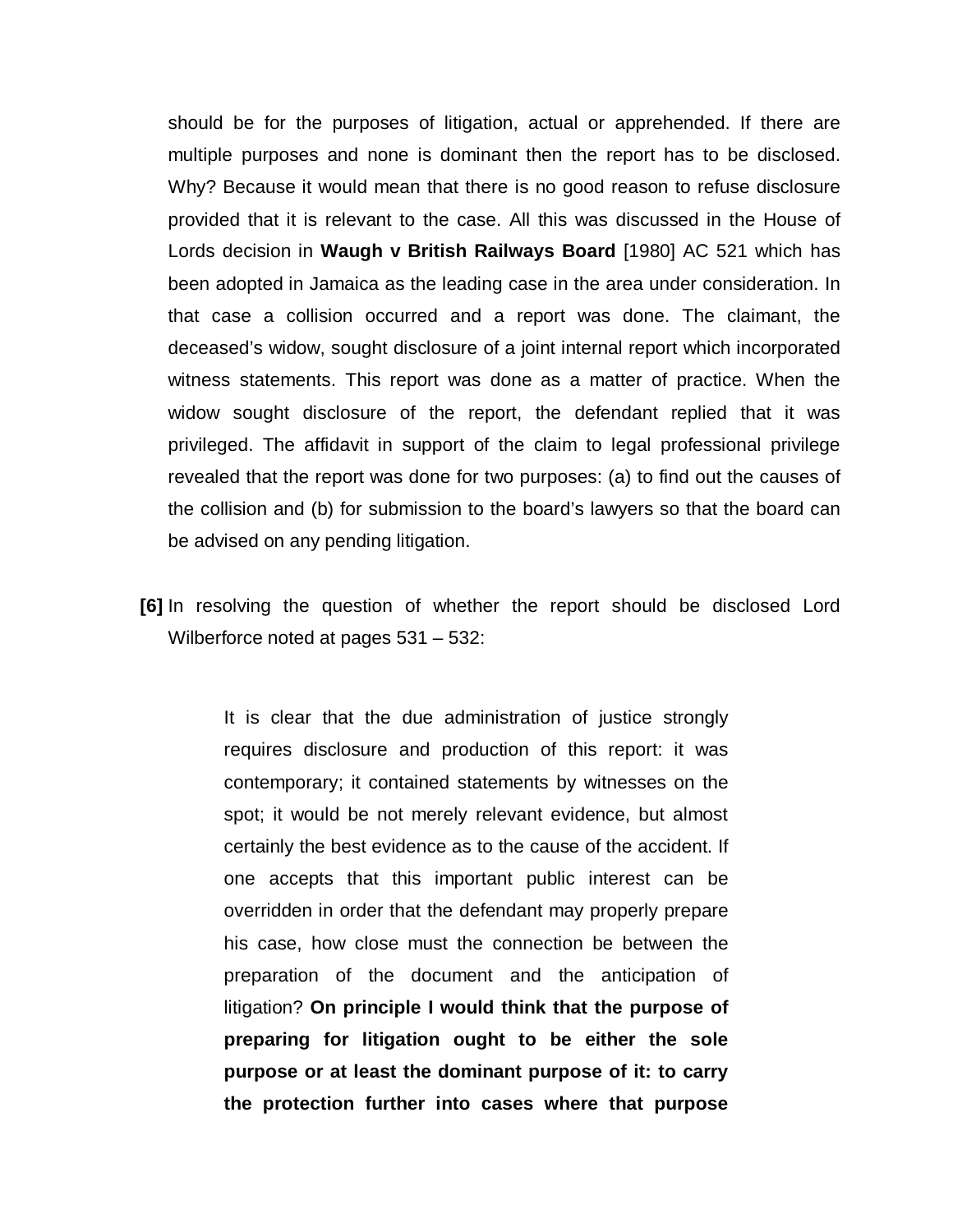**was secondary or equal with another purpose would seem to be excessive, and unnecessary in the interest of encouraging truthful revelation.** At the lowest such desirability of protection as exist in such cases is not strong enough to outweigh the need for all relevant documents to be made available. (emphasis added)

And at page 533, Lord Wilberforce was very clear that disclosure should be made unless there was some reason not to do so:

> It appears to me that unless the purpose of submission to the legal adviser in view of litigation is at least the dominant purpose for which the relevant document was prepared, the reasons which require privilege to be extended to it cannot apply. On the other hand to hold that the purpose, as above, must be the sole purpose would, apart from difficulties of proof, in my opinion, be too strict a requirement, and would confine the privilege too narrowly

**[7]** Lord Simon referred to two important principles at page 535:

The first principle is that … all relevant evidence should be adduced to the court. The report in question in this appeal undoubtedly contains information relevant to the matters in issue in the litigation here. The first principle thus indicates that it should be disclosed, so that the appellant may make use of it if she wishes.

The second general principle arises out of the adversary (in contradiction to the inquisitorial) system of administration of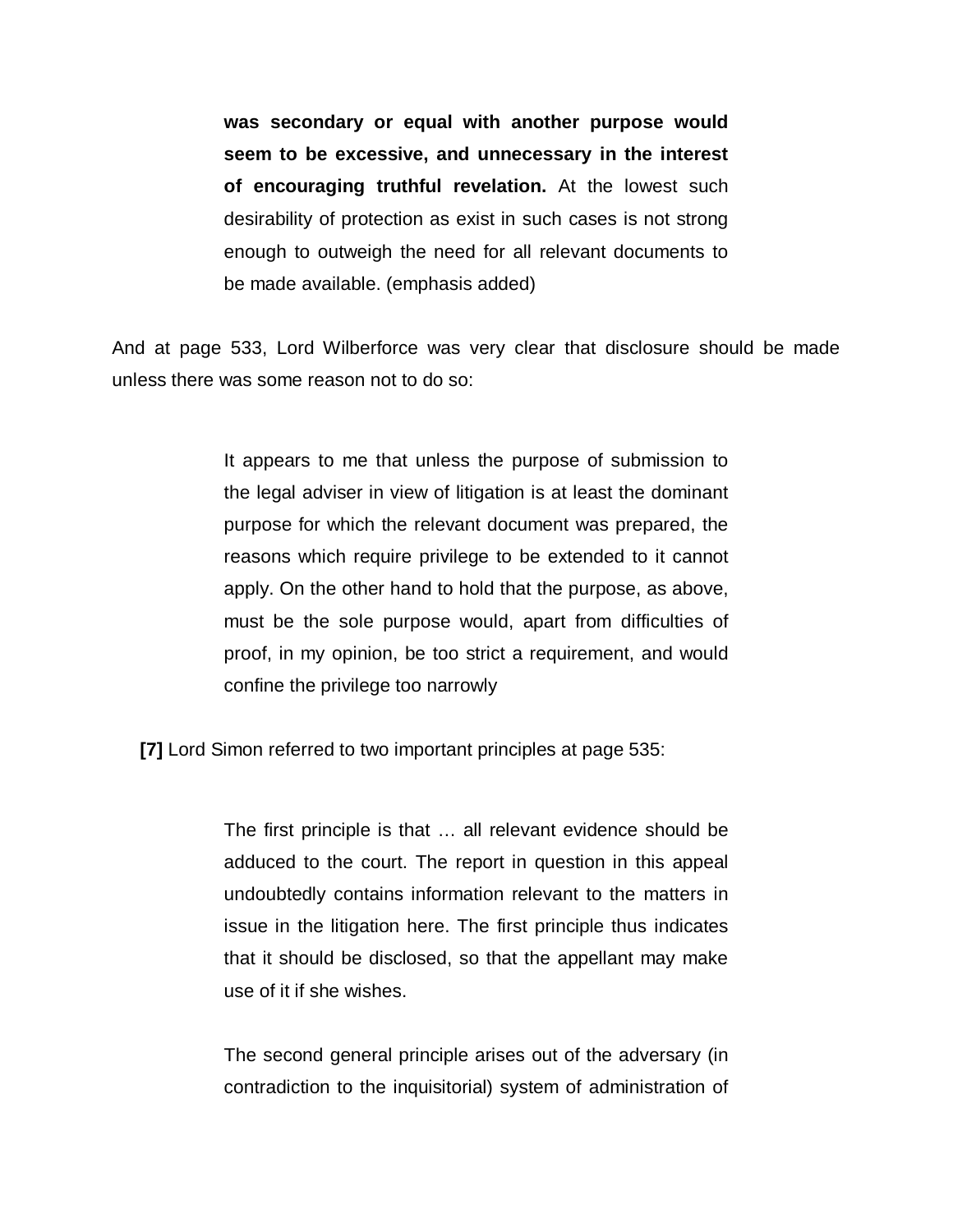justice. Society provides an objective code of law and courts where civil contentions can be decided. But it contents itself with so providing a forum and a code (and nowadays some finance for those who could not otherwise get justice). Having done so much, society considers that it can safely leave each party to bring forward the evidence and argument to establish his/her case, detaching the judge from the hurlyburly of contestation and so enabling him to view the rival contentions dispassionately. It is true that this does not in itself give rise to legal professional privilege.

His Lordship noted at page 536:

Historically, the second principle - that a litigant must bring forward his own evidence to support his case, and cannot call on his adversary to make or aid it - was fundamental to the outlook of the courts of common law. The first principle that the opponent might be compelled to disclose relevant evidence in his possession - was the doctrine of the Chancery, a court whose conscience would be affronted by forensic success contrary to justice obtained merely through the silent non-cooperation of the defendant (see Y.B. 9 Ed. IV, Trin. 9), and which therefore had some inclination to limited inquisitorial procedures. The conflict between the Chancery and the courts of common law was, here as elsewhere, ultimately resolved by compromise and accommodation.

**[8]** Lord Simon was seeking some intermediate ground which would allow both principles to operate within their proper sphere of influence and so his Lordship held that the dominant purpose of the report should be for legal advice where the report served multiple purposes.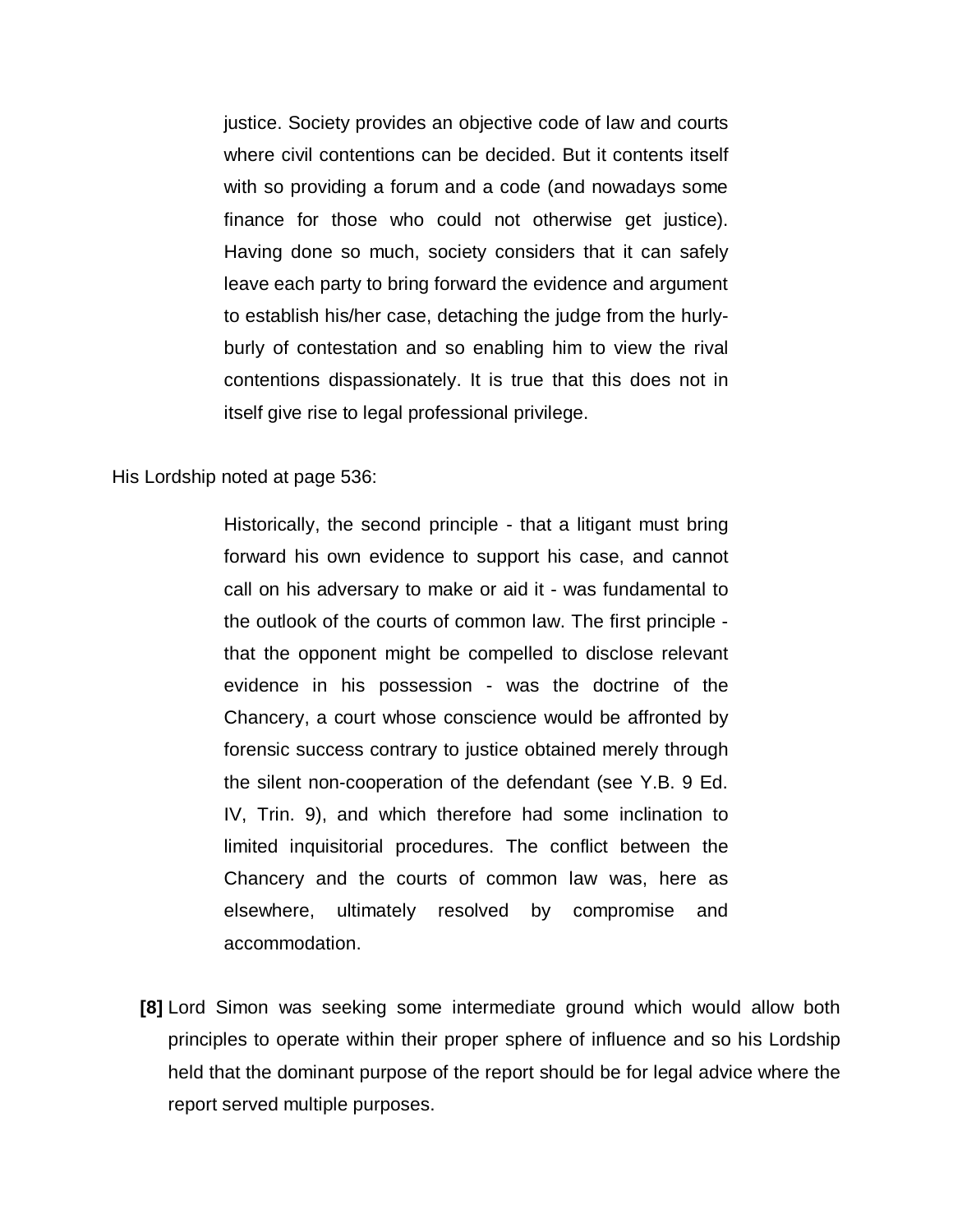**[9]** Lord Edmund-Davies supplemented the above dicta with reference to the person who has the burden of proof at page 541 - 542:

> **It is for the party refusing disclosure to establish his right to refuse.** It may well be that in some cases where that right has in the past been upheld the courts have failed to keep clear the distinction between (a) communications between client and legal adviser, and (b) communications between the client and third parties, made (as the Law Reform Committee put it)

…

…

**But in cases falling within (b) the position is quite otherwise. Litigation, apprehended or actual, is its hallmark.**

Preparation with a view to litigation - pending or anticipated - being thus the essential purpose which protects a communication from disclosure in such cases as the present, what in the last resort is the touchstone of the privilege? (emphasis added)

And at pages 543 – 544:

… **I would certainly deny a claim to privilege when litigation was merely one of several purposes of equal or similar importance intended to be served by the material sought to be withheld from disclosure, and a fortiori where it was merely a minor purpose.**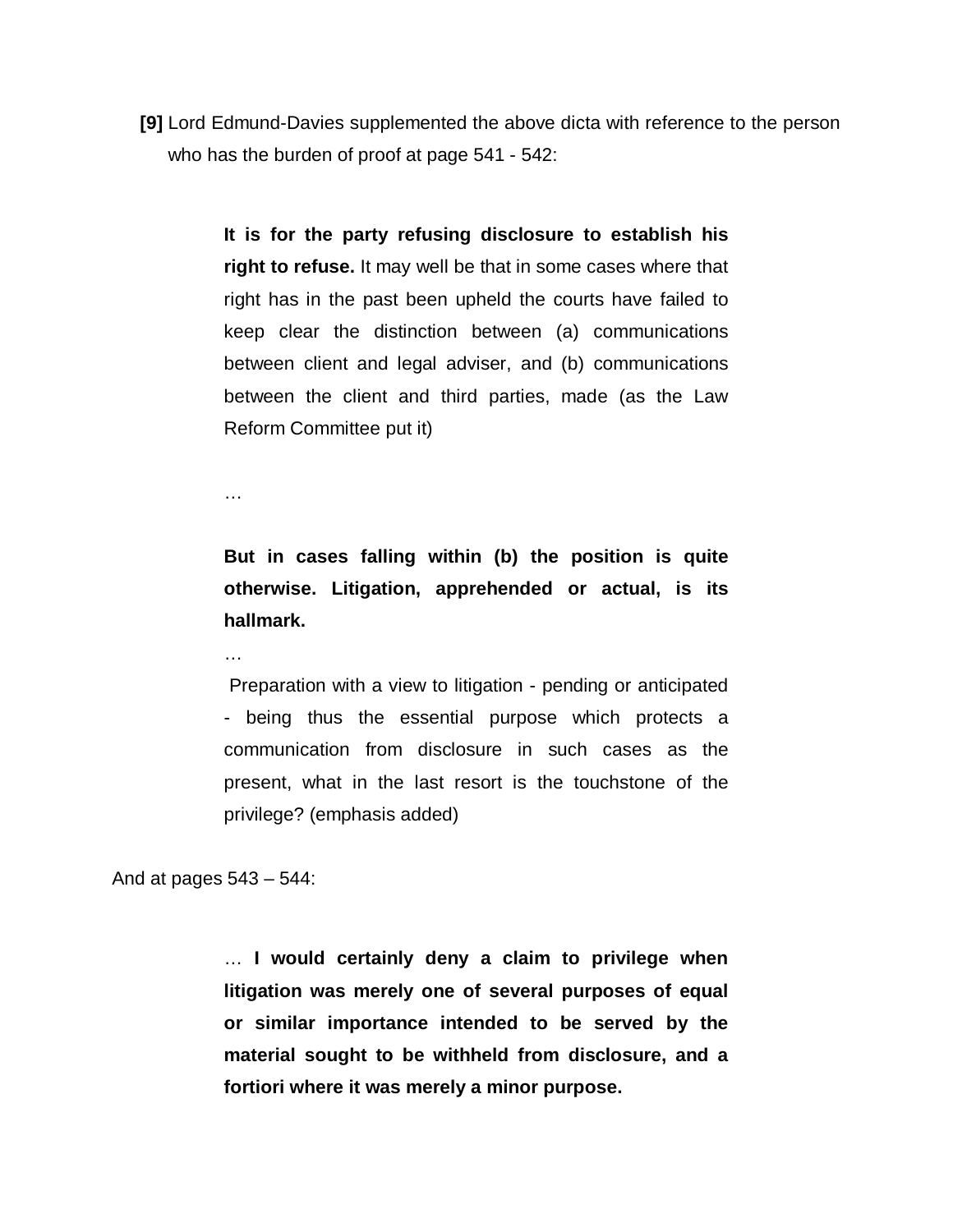*Dominant* purpose, then, in my judgment, should now be declared by this House to be the touchstone. It is less stringent a test than 'sole' purpose, for, as Barwick C.J. added, [135 C.L.R. 674](http://www.westlaw.com/Find/Default.wl?rs=dfa1.0&vr=2.0&DB=999&FindType=Y&SerialNum=1976025225) , 677:

…

'... the fact that the person ... had in mind other uses of the document will not preclude that document being accorded privilege, if it were produced with the requisite dominant purpose.' (emphasis added)

**[10]** The joint judgment of Stephen, Mason and Murphy JJ In **Grant**, on the question of burden of proof, held at page 690:

> It is for the party claiming privilege to show that the documents for which the claim is made are privileged. He may succeed in achieving this objective by pointing to the nature of the documents or by evidence describing the circumstances in which they were brought into existence.

- **[11]** No one has said that in the present case, the report was contemporaneous but it undoubtedly may have information relevant to the case and can assist the court is arriving a more accurate position regarding the claim. The court makes this point in order to forestall the observation that the **Waugh** case turned on the contemporaneous nature of the report. The fact of contemporaneity emphasised the relevance of the report but was neither a sufficient nor necessary condition for disclosure. What was crucial was the relevance which was enhanced because it contained contemporaneous accounts of what happened.
- **[12]** From what has been said this court takes the view that legal professional privilege is an exception to the rule requiring full disclosure of relevant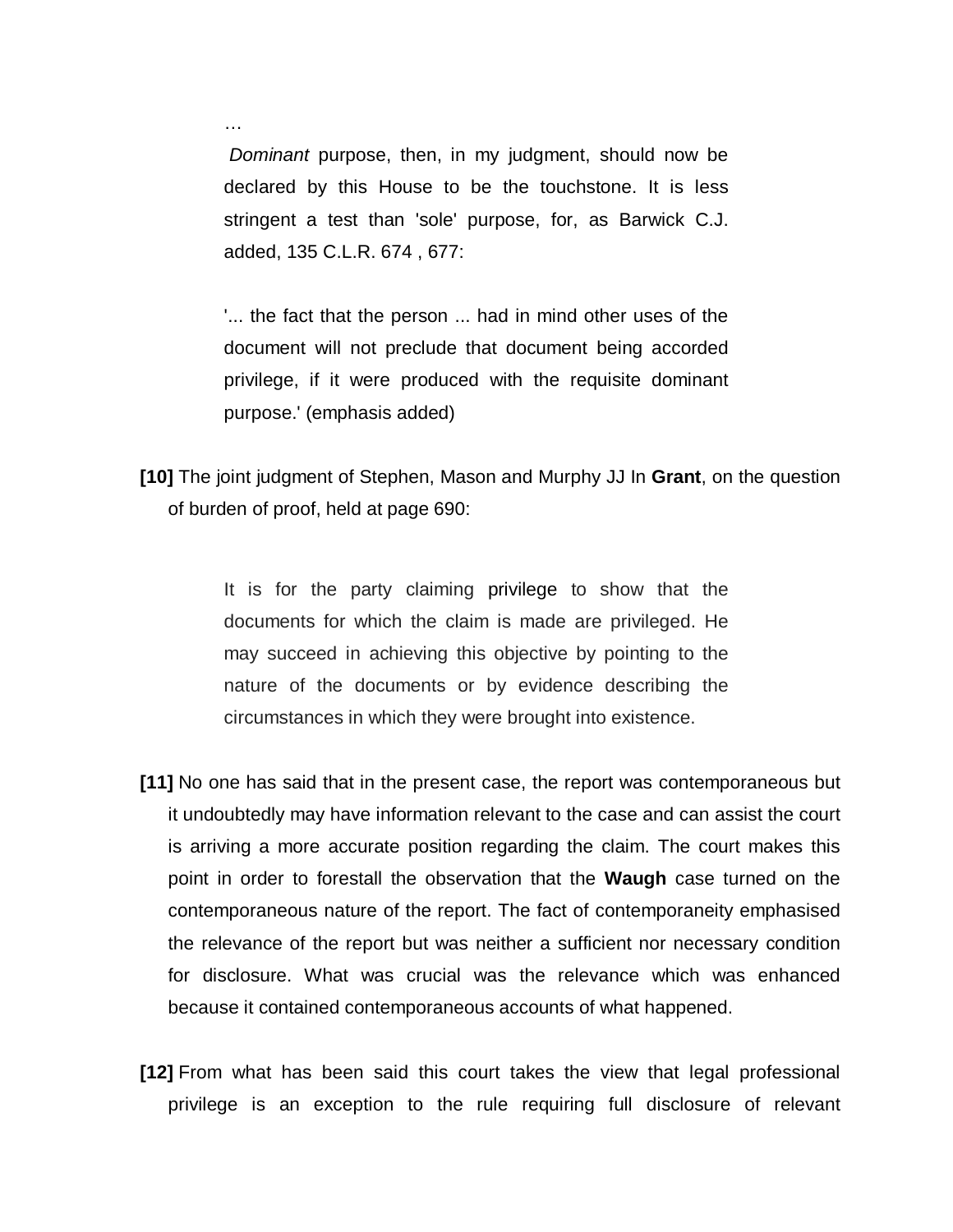information. The tenor of the judgments in **Waugh** strongly suggests (and this court decides) that disclosure should be made unless there is some reason not to do so such as the information being irrelevant or subject to legal professional privilege. This court takes the view that where the evidence on whether legal professional privilege is established is ambiguous then that ambiguity should be resolved in favour of disclosure because (a) it would mean that the person resisting disclosure has not made out a good case for non-disclosure and (b) the principle of disclosure is the default position by reason of the fact that there is no presumption in favour of legal professional privilege and also the law favours disclosure and not non-disclosure.

## **The present case**

**[13]** The affidavit in support of JCCU's stout resistance to the production of the report states as follows:

- 3 The defendant's list of documents filed on April 17, 2014 lists the investigator's report … dated August 28, 2012 as a confidential document prepared during the course of litigation.
- 4. The investigator's report is a privileged document and therefore the defendants have a right to withhold the disclosure and inspection (sic) the said document.
- 5. This document was prepared for the purpose, though not necessarily for the sole or primary purpose, of assisting the defendant and their (sic) attorney at law in anticipated legal proceedings.
- 6. That prior to obtaining the investigator's report, the claimant's attorneys at law had already communicated their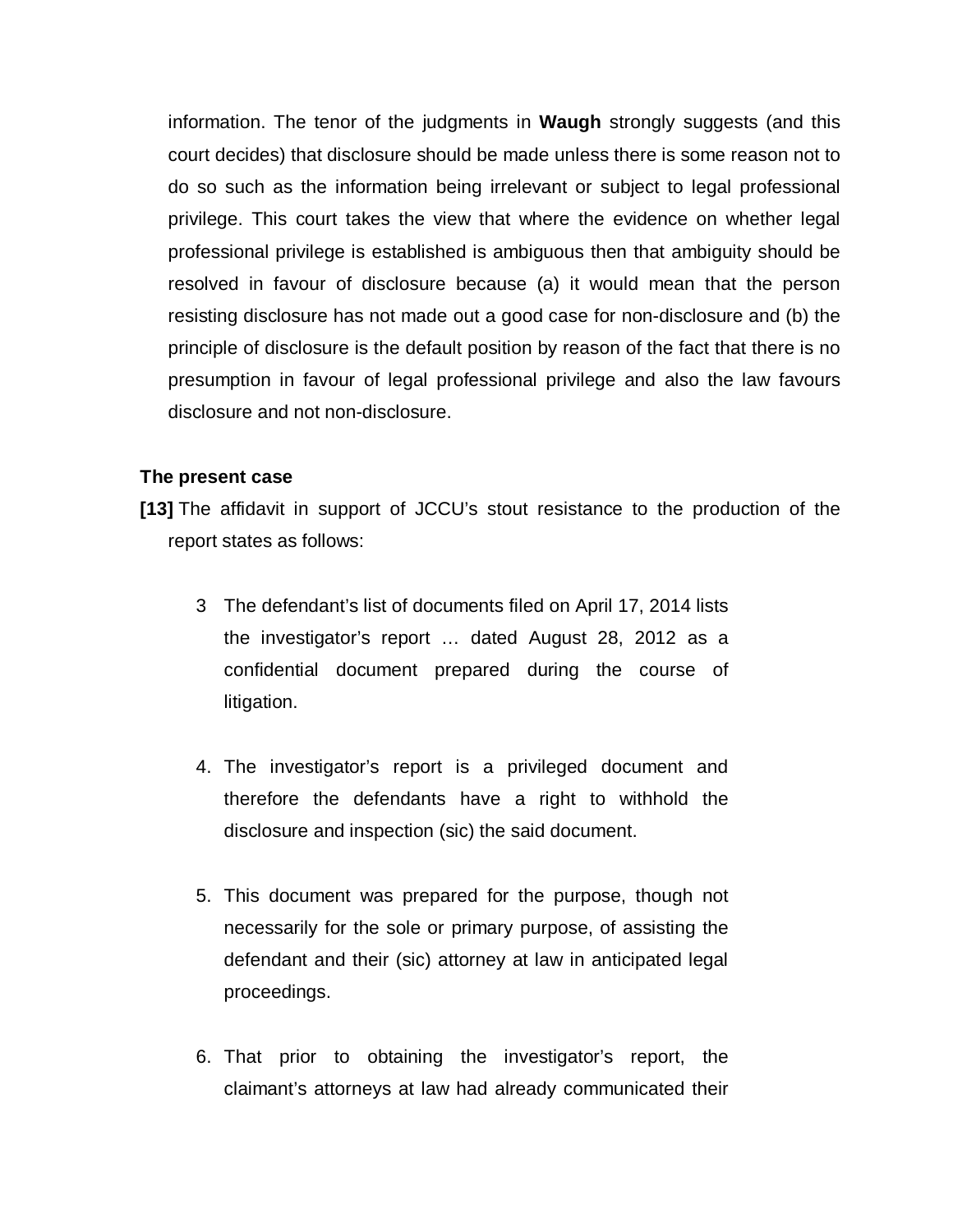intention of pursuing a claim on behalf of the claimant for damage and losses …

- 7. That based on the reasons stated above, the grounds which the defendants asserts that the document is privileged are not insufficient and/or incorrect as stated in the claimant's application.
- 8. That is it (sic) also denied that the investigation was conducted with a view to preventing any future reoccurrence at the defendant's institution as stated in the claimant's application.
- 9. Disclosure of the investigator's report is not necessary in order to determine the issue of liability or dispose fairly of the claim.
- 10.The investigator is not an expert and therefore the report generated by … is merely an opinion of the investigating officer who is not in a position to make any final determination as it relates to liability for the accident.
- 11.If the defendant is required to produce the investigator's report to the court for the court to make a determination as whether the defendant is entitled to claim privilege, this could prejudice the defendant's case before the matter is tried.
- **[14]** The court is aware that the prevailing legal view is that Lord Hoffman's views in **Investors Compensation Scheme Ltd v West Bromwich Building Society**  [1998] 1 All ER 98 is now applied to all documents except possibly constitutions. There his Lordship indicated that the meaning of a document is not necessarily a matter of grammar and dictionaries since the meaning of a document is not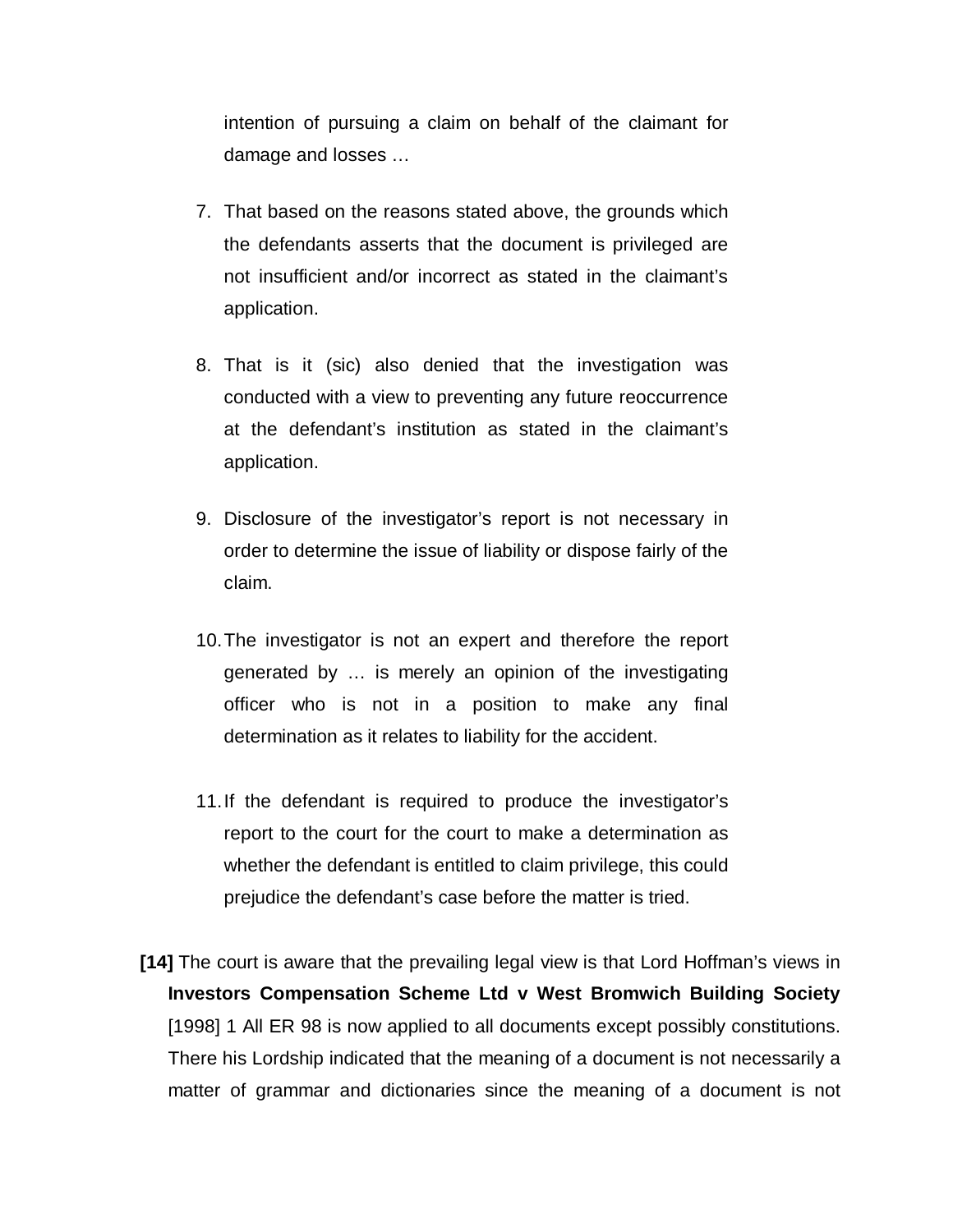necessarily the same as the meaning of its words. His Lordship arrived at this position because it is entirely possible that a person may use words in an unusual way but the meaning may still be clear. In addition to this principle, there is also another principle which is that when one is looking at carefully prepared documents the interpreter does not readily conclude that the maker of the document wantonly departed from the accepted norms of the grammar and syntax of the language in question. The court may depart from the meaning initially proffered by the grammar and syntax if there is something in the context which demands another conclusion. Context here means the rest of the document and other background information that informed the preparation of the document.

- **[15]** The most important paragraphs are 4, 5 and 6. Paragraph 4 is a conclusion and does not provide any reasons for that conclusion. The reasons are set forth in paragraphs 5 and 6.
- **[16]** The court will now address paragraph 5. Paragraph 5 is a simple sentence meaning it has one finite verb and we know that a finite verb is one with subject and so the verb is limited (hence the expression finite) to that subject. It has one independent clause, that is, a clause which makes complete sense on its own. The independent clause is 'this document was prepared.' The finite verb is 'was'; some may say it is the compound verb 'was prepared.' Either way, the subject is document. However, that independent clause is now part of a simple sentence in which other clauses and phrases add meaning to independent clause and to the words used in clauses and phrases. The phrase 'for the purpose' was beginning to add meaning to 'was prepared' or 'prepared' but was incomplete and needed additional phrases to complete the meaning. It was beginning to say why the document was prepared. Excluding for the moment the phrase 'though not necessarily for the sole or primary purpose,' the rest of the sentence 'of assisting the defendant and their attorney at law in anticipated legal proceedings' is a phrase adding meaning by telling us fuller reasons about the purpose for which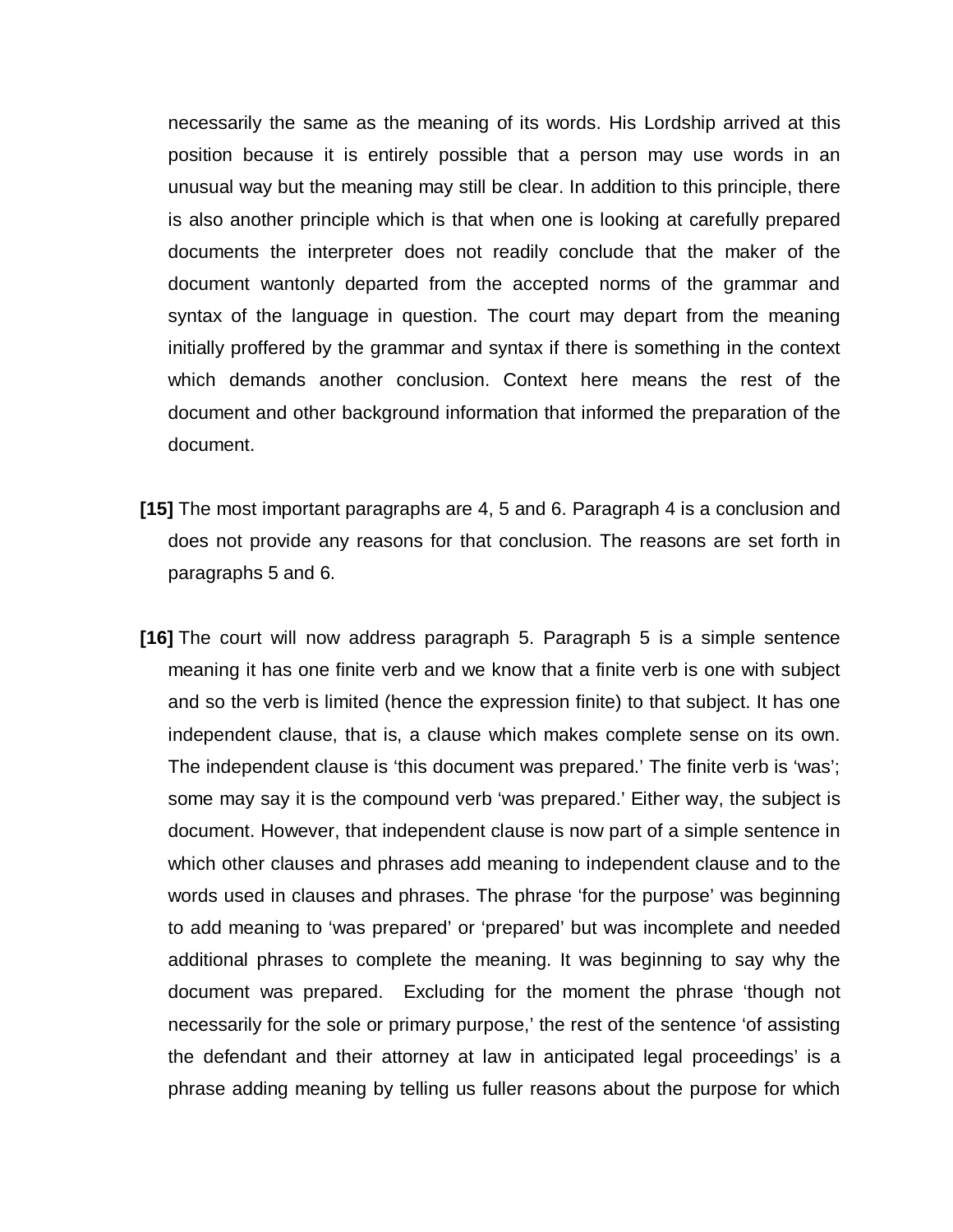the document was prepared. Therefore without the phrase 'though not necessarily for the sole or primary purpose' the sentence, as a matter of grammar and syntax means that when the document was prepared its purpose purpose was to assist the defendant and their attorney at law in anticipated legal proceedings. However, then the phrase 'though not necessarily for the sole or primary purpose' is taken into account it becomes clear that the assistance to JCCU and its lawyers was not the sole or dominant purpose for which the document was prepared, to use the language from **Waugh**. The fact that the report was made after notification of suit does not, without more, mean that the dominant purpose was for litigation. The time at which the report was prepared is not conclusive but a factor to be considered.

- **[17]** Miss Bobb-Semple during oral submissions sought to say that since the report was done in 2012 and therefore, unlike the **Waugh** case, was not a contemporaneous report and not a report seeking to identify the causes of the incident that led to the claim being made then it could only have been for advice and litigation and thus necessarily privileged. The flaw in this submission is that of the fallacy of the false dilemma; it assumes that the purpose of the report must either be one or the other and if it is not for one then it must necessarily be for the other. There are other purposes which the report may have served. This is in fact what paragraph 5 says. However, the court need not speculate what these may be. Where the evidence is that the report served more than one purpose then the burden is on the person resisting the application for disclosure to establish the claim to legal professional privilege by showing that the dominant purpose was for litigation.
- **[18]** Part of the relevant background is that this affidavit was sworn to by an attorney at law of some years. It was intended to be submitted to the court. This means that some care must have been taken in its preparation and for this reason the court would not, unless driven hard to that conclusion, readily accept that the lawyer had made a mistaken in the way paragraph 5 was constructed. Taken at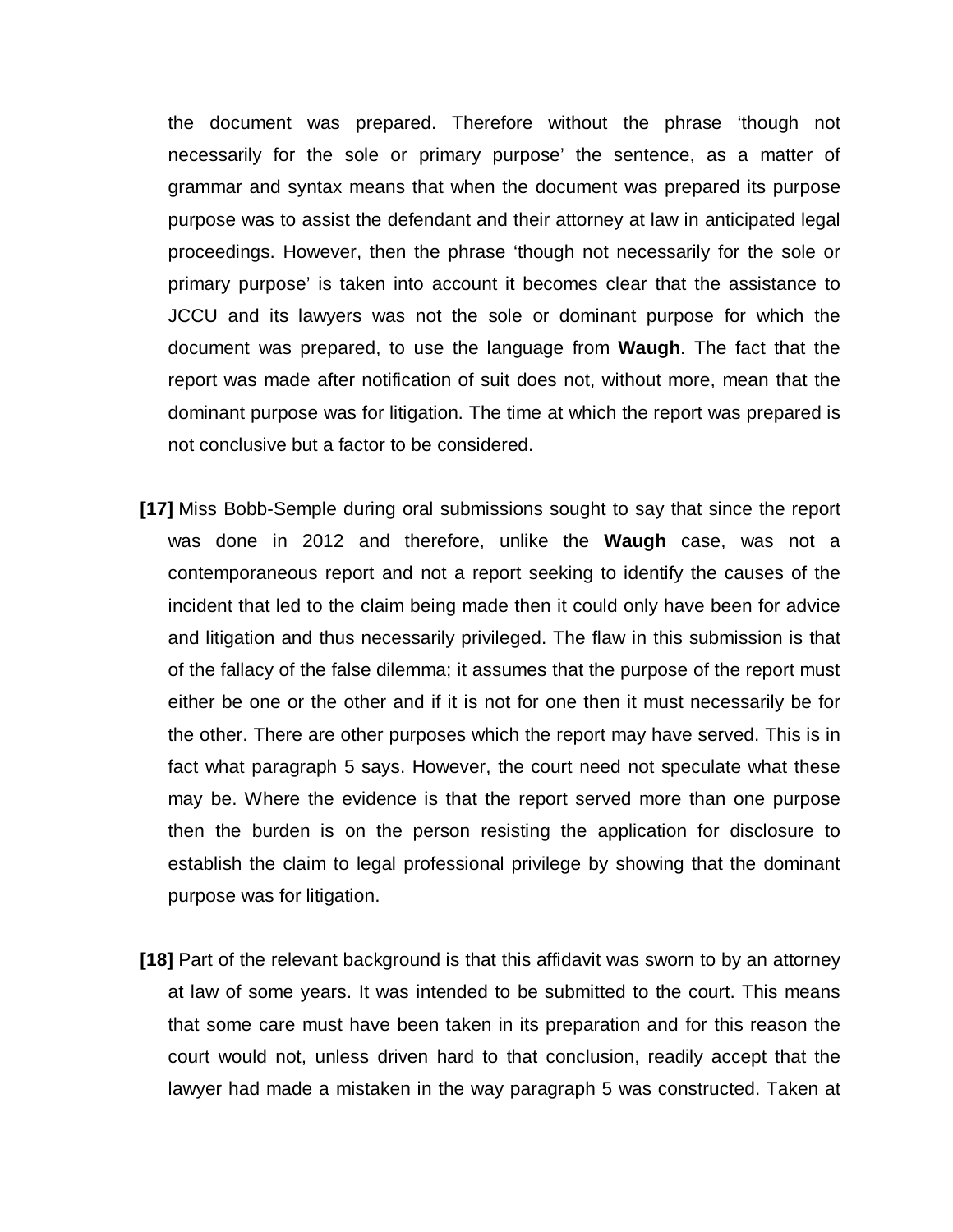face value, paragraph 5 is intelligible and its meaning makes sense. Having looked at the entire affidavit and taking into account relevant background information such as the type of application, the reasons that led to the preparation of the affidavit and that it was a document setting out the purpose for which the report was prepared the court concludes that there is no reason for departing from the ordinary grammatical meaning of the sentence.

- **[19]** In addition, the affidavit does not provide a full and complete narrative of how the report came to be prepared. **Grant's** case makes it clear that the court can examine the full circumstances surrounding the preparation of the document in order to determine whether privilege attaches. In other words, the court is not confined to a bare assertion of privilege but can also look at all the facts and circumstances that led to the preparation of the document. This affidavit is not as fulsome as would be expected in circumstances where the burden is on the withholder to make the case for non-disclosure. It may be that the affidavit was governed by a popular but certainly incorrect view that once an attorney or a litigant claims privilege then that claim is virtually conclusive but there is case law that says that that is not the case.
- **[20]** If the interpretation given to paragraph 5 is not what JCCU intended then this court believes that JCCU would have to concede that it is a possible interpretation. This would mean that the wording of this important paragraph is at least ambiguous since it does not clearly make the assertion that the sole or dominant purpose for the preparation of the report was that it was for litigation purposes. If the phraseology of the affidavit evidence is ambiguous then that ambiguity must be resolved against JCCU because the default position is in favour of disclosure and the burden of proof is on JCCU to make the case for non-disclosure and not for Mrs McGowan Simmonds to make a case for disclosure. If the evidence is ambiguous then it has failed to establish that the document is subject to legal professional privilege.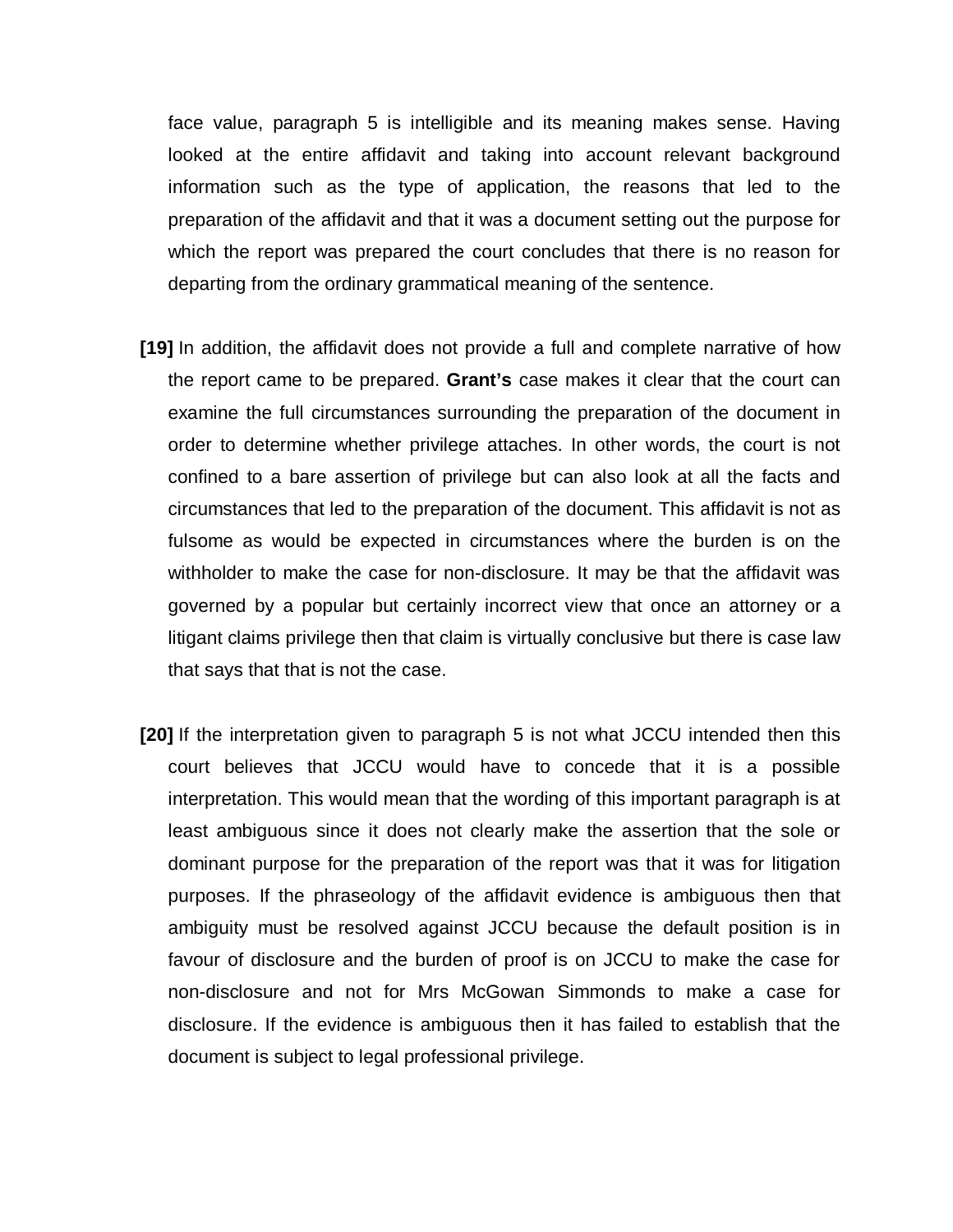- **[21]** Paragraph 6 and the other paragraphs do not advance JCCU's case and no analysis of them is necessary.
- **[22]** Lest it be thought that all that needed to have happened here was a clear and unambiguous statement purpose, this court hastens to remind that that is not conclusive but merely a factor to be considered. Clear statement of purpose does not preclude the court from conducting an enquiry in order to determine whether legal professional privilege applies. It should also be noted that where necessary the court has the power to examine the document itself and make the determination. These latter points have to be made for those who may think that it is a matter of verbal formation of the affidavit. If authority for these propositions are needed these are they.
- **[23]** Regarding verbal formulation Lord Edmund-Davies, in **Waugh**, held at page 539:

The fact that the report states on its face that it has *finally* to be sent to the solicitor for the purpose of enabling him to advise the board cannot however, be determinative of the outcome of this appeal, for, as the Lord President (Lord Strathclyde) said in [Whitehill v. Glasgow Corporation, 1915](https://a.next.westlaw.com/Link/Document/FullText?findType=Y&serNum=1915046364&pubNum=999&originatingDoc=IF10E6C51E42811DA8FC2A0F0355337E9&refType=UC&originationContext=document&transitionType=DocumentItem&contextData=(sc.DocLink))  [S.C. 1015](https://a.next.westlaw.com/Link/Document/FullText?findType=Y&serNum=1915046364&pubNum=999&originatingDoc=IF10E6C51E42811DA8FC2A0F0355337E9&refType=UC&originationContext=document&transitionType=DocumentItem&contextData=(sc.DocLink)) , 1017 - quoted with approval by Lord Kilbrandon in [Alfred Crompton Amusement Machines Ltd. v. Customs](https://a.next.westlaw.com/Link/Document/FullText?findType=Y&serNum=1973028280&pubNum=999&originatingDoc=IF10E6C51E42811DA8FC2A0F0355337E9&refType=UC&originationContext=document&transitionType=DocumentItem&contextData=(sc.DocLink))  [and Excise Commissioners \(No. 2\) \[1974\] A.C. 405](https://a.next.westlaw.com/Link/Document/FullText?findType=Y&serNum=1973028280&pubNum=999&originatingDoc=IF10E6C51E42811DA8FC2A0F0355337E9&refType=UC&originationContext=document&transitionType=DocumentItem&contextData=(sc.DocLink)) , 435- 436:

'These words cannot alter the character of the report which is made by the employee for the purpose of informing his employers of the accident, and made at the time.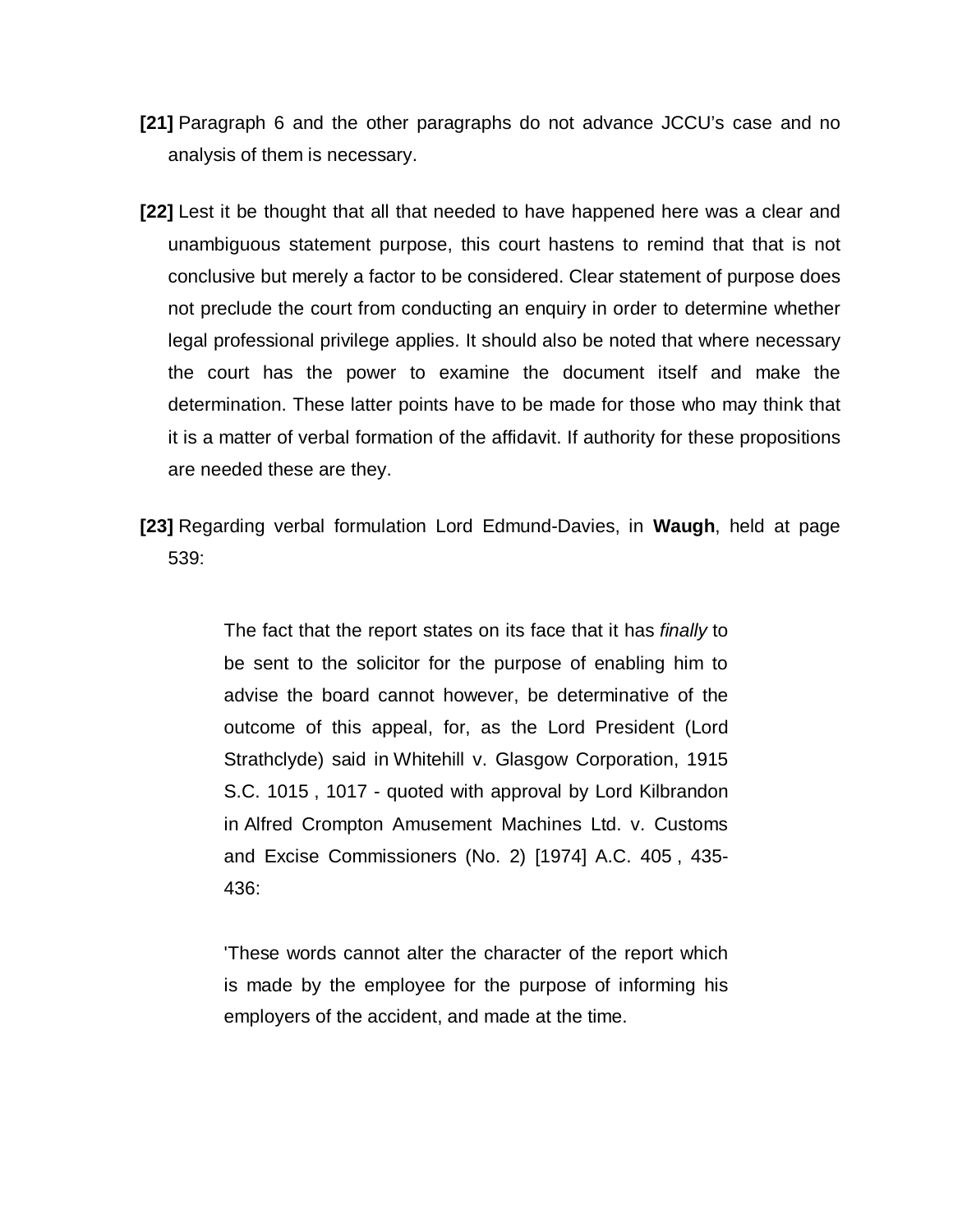**[24]** On the issue of the judge's power to examine the documents Barwick CJ in **Grant**, at page 678, that a judge may examine the document to see if legal professional privilege attaches to it.

> Whether or not a document does so qualify is a question ultimately to be decided, if need be, upon an inspection by the judge of the document itself, and by the application of the stated principle. I say "if need be" because where the judge who hears the application for inspection may possibly be the trial judge, sitting without a jury, it may be better to decide the matter upon the evidence as to the purpose of the production of the document rather than upon an inspection of it, thus avoiding any complication which might arise from the document having been seen by the judge and privilege from inspection accorded to it.

**[25]** In the same case the joint judgment of Stephen, Mason and Murphy JJ addressed both the verbal formulation and the judge's power to examine the document at page 690:

> But it should not be thought that the privilege is necessarily or conclusively established by resort to any verbal formula or ritual. The court has power to examine the documents for itself, a power which has perhaps been exercised too sparingly in the past, springing possibly from a misplaced reluctance to go behind the formal claim of privilege. It should not be forgotten that in many instances the character of the documents the subject of the claim will illuminate the purpose for which they were brought into existence.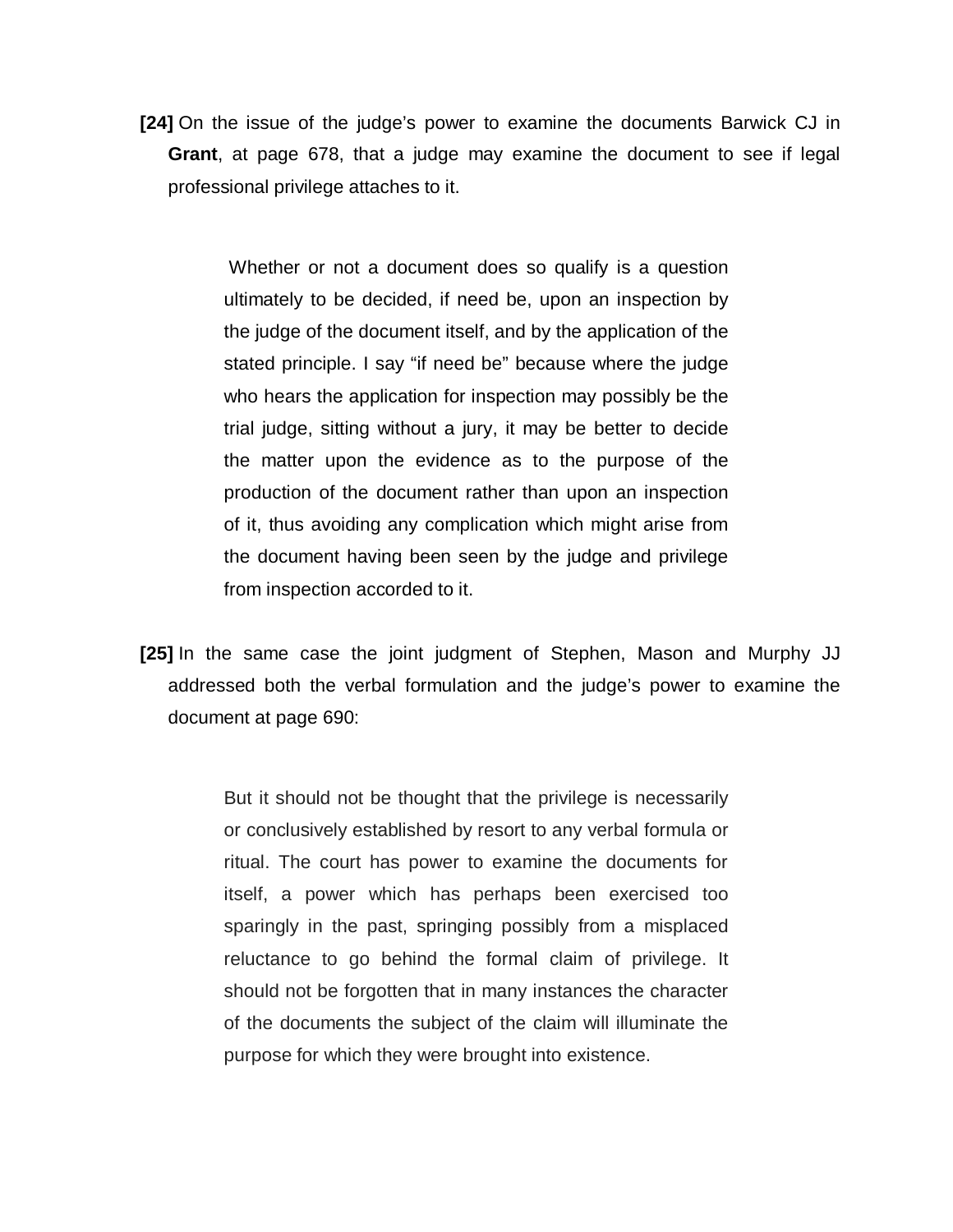**[26]** Jacobs J, the fifth member of the court, also agreed, at page 693, with the view that the judge may examine the document in question:

> I think that the question which the court should pose to itself is this—does the purpose of supplying the material to the legal adviser account for the existence of the material? I use the word purpose here in the sense of intention—the intended use. The question is one of fact. In some cases a mere general description of documents in an affidavit of discovery may indicate an affirmative answer without any need further to examine the documents or the circumstances in which they came into existence: *Westminster Airways Ltd. v. Kuwait Oil Co. Ltd*. **In other cases both an examination of the documents and of the surrounding circumstances may be necessary.** In my view it is necessary in the present case. (emphasis added)

- **[27]** The fact that **Grant** had decided that in Australia the sole purpose test was the proper test (reversed by the later decision of **Esso Australia Resources v FCT**  201 CLR 49) does not undermine the passages cited from that case because those passage relate other aspects of the law in this area which are still valid today.
- **[28]** The claimant has properly sought to get the report. This is permissible since there is no presumption in favour of legal professional privilege because the applicable principle is that all information should be made available to the court unless that principle is curtailed by legal professional privilege or some other applicable legal rule. The burden of proof is on the person claiming privilege. Thus once Mrs McGowan Simmons makes the demand for disclosure thereafter the burden of resisting disclosure is on JCCU.